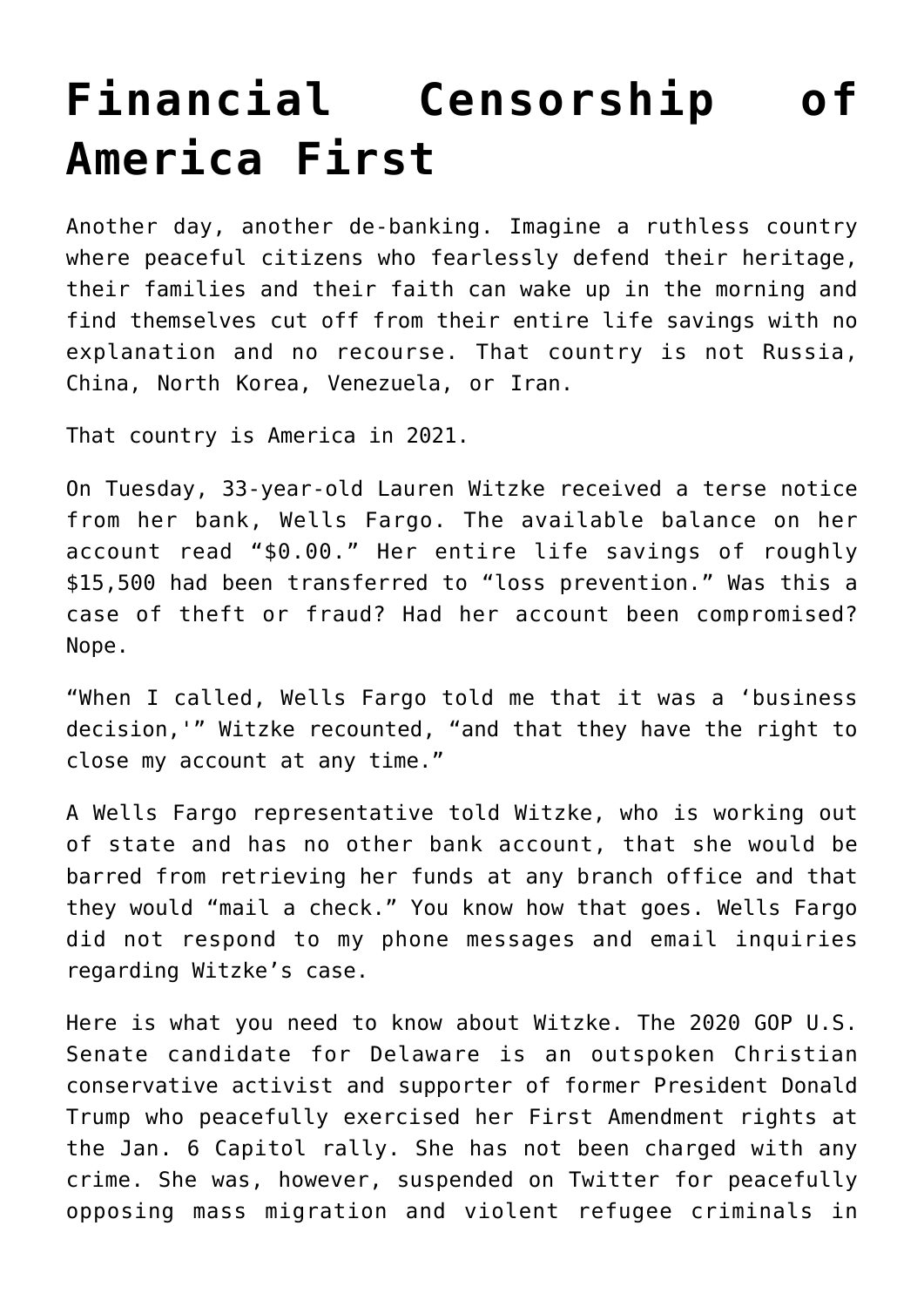Europe. She was banned completely from the platform in March for peacefully expressing her opinion that a transgender activist, who tweeted that little girls were kinky, was "demonic." She has organized peaceful election integrity efforts in Georgia through her work with the Hold the Line PAC. She has been a fierce and peaceful advocate for "America First" principles protecting the traditional nuclear family, supporting an immigration moratorium and combating Big Tech censorship.

In other words: Lauren Witzke has a big fat target on her back for threatening the powers that be in Big Government and Big Business. After the Jan. 6 protest, she has encountered obstacles to flying unimpeded across the country to participate in political rallies and events. She cannot check into flights online, is swabbed for explosives and has "SSSS" ("secondary security screening selection") marked on her tickets. That's a designation made by the federal Transportation Security Administration, which keeps a secret list of untold thousands of American citizens targeted for undisclosed reasons as "security" threats.

This is not just about one private bank making a "business decision" to drop a customer for any old reason. This is an obvious case of coordinated financial censorship and targeting of citizens by Big Government and Big Business based on their political views. Pattern recognition is key. As I've previously reported in my columns and latest book, "Open Borders Inc.," Wall Street is in bed with social justice radicals and deep-state bureaucrats who've erected America's very own version of the Chinese social credit system in which political dissent is flagged, shunned, punished and eradicated.

Before Witzke came a long line of dissidents and nationalist groups—ranging from Laura Loomer to Faith Goldy to the Proud Boys to Lana Lokteff and Henrik Palmgren to VDARE and Nick Fuentes to Gab founder Andrew Torba—all blocked or barred from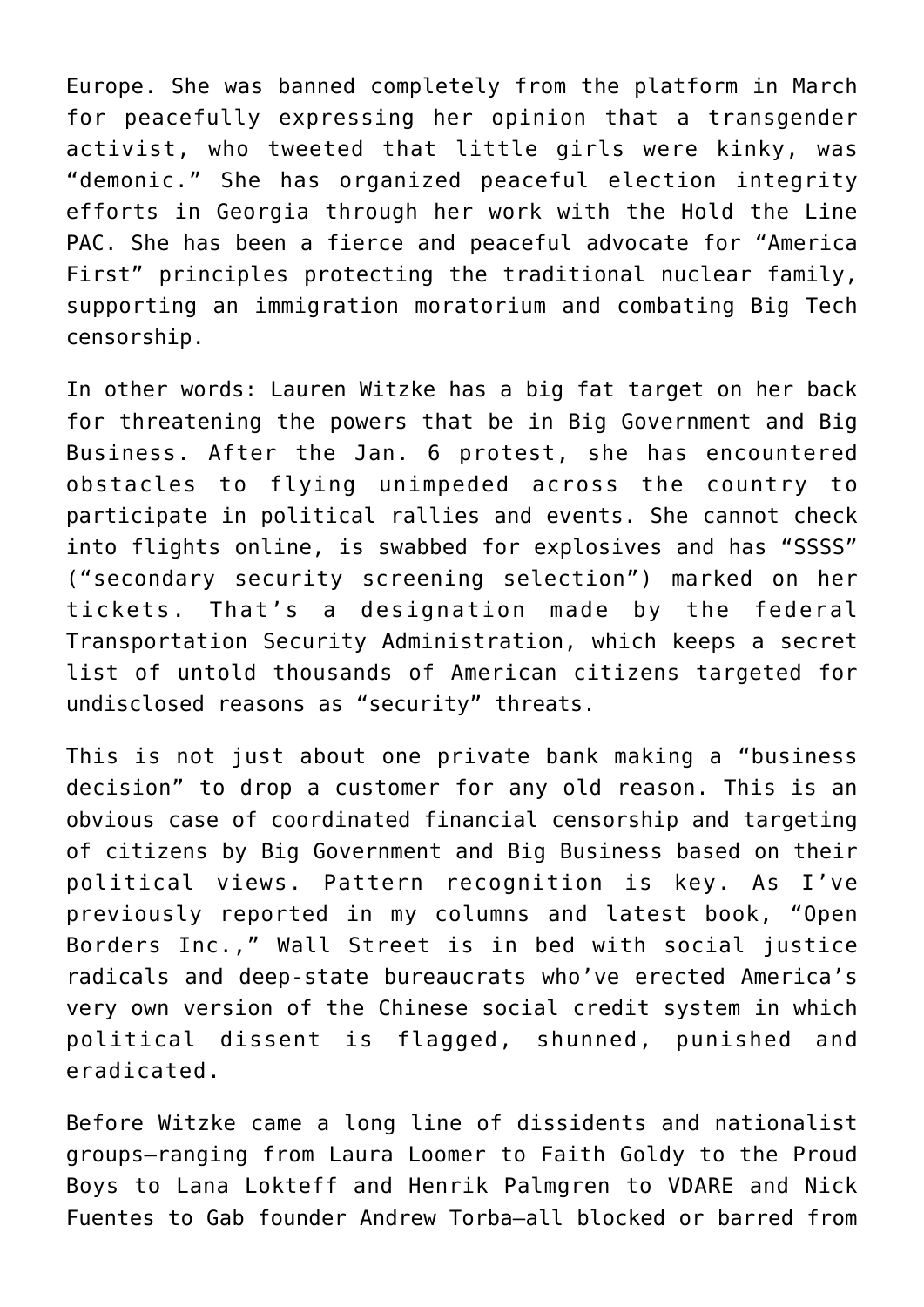financial entities ranging from Chase and Barclays to Mastercard, Visa, PayPal, Venmo, Patreon, Stripe, and Coinbase.

"The current weaponization of corporations and banks against conservatives and Christians is terrifying," Witzke told me. "I have banked with Wells Fargo for years, using it as savings when I was working in ministry. Only when I was given a platform to share my Christian views on the national stage did Wells Fargo decide to shut down my account. The Evil Oligarchs at Wells Fargo left me, a young woman, with a balance of zero dollars, stranded, and a thousand miles away from my home with no explanation … Christians and Conservatives, Get your money out of Wells Fargo, NOW!"

Gab's Torba, who has battled de-banking by four different financial institutions and one credit card company, has likened the latest financial terror and blacklisting campaign under President Joe Biden to an Obama-era program pressuring the companies not to do business with lawful firearms dealers, coal companies and other politically incorrect businesses. "What we're seeing is Operation Choke Point," Torba said after news of Witzke's de-banking broke, "where the federal government … (is coming) after political dissidents."

We've gone far beyond cancel culture. This is not merely about being silenced. It's about being robbed, bankrupted and destroyed by woke capital and swamp oppressors. No one is safe.

As Torba warns: "Today it's Lauren; yesterday it was Gab; and tomorrow it can and will be you."

COPYRIGHT 2021 CREATORS.COM

*Dear Readers,*

—